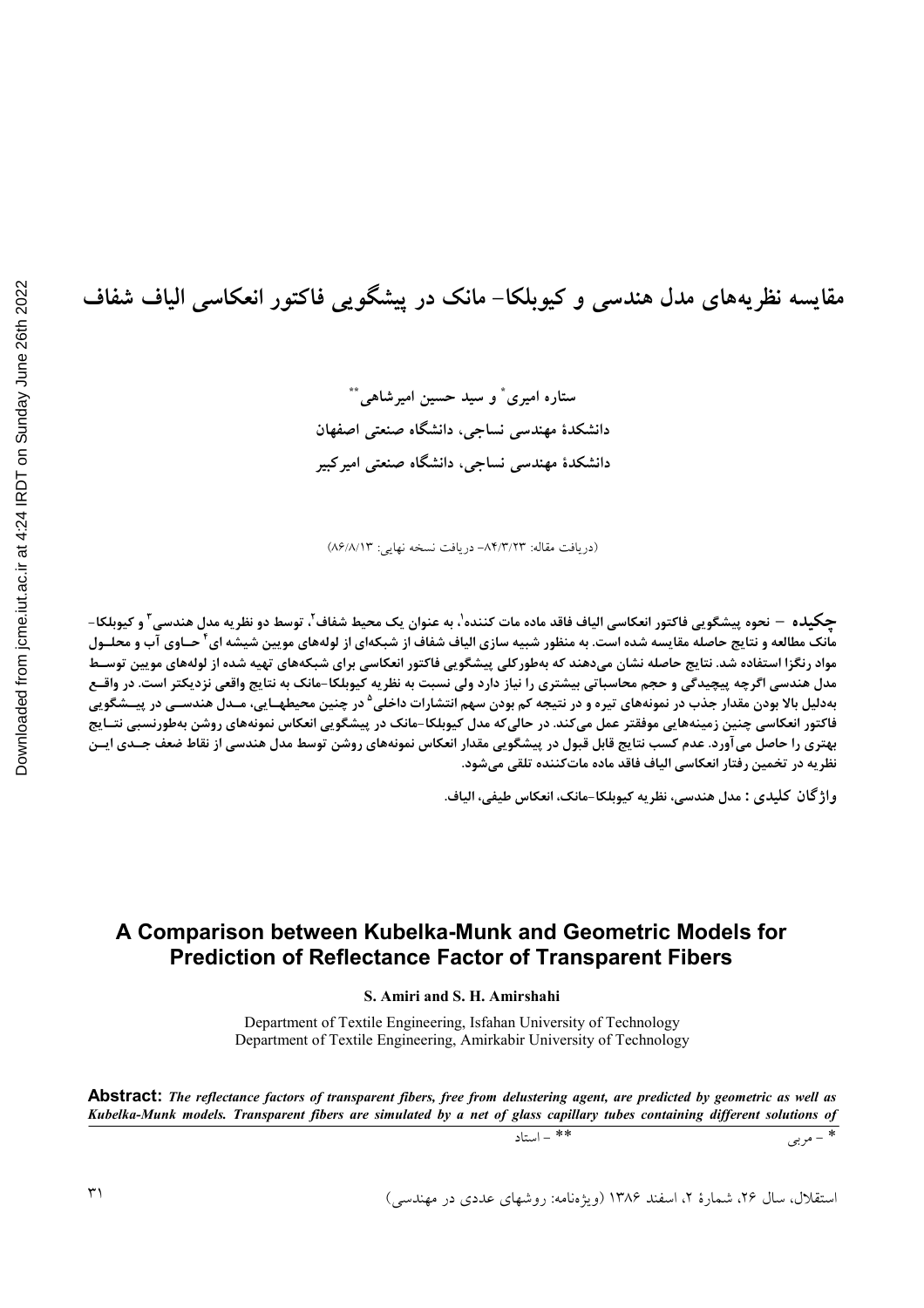*dyestuffs. Based on the results, prediction of the reflectance factor of capillary net by geometric model is relatively better than those obtained from Kubelka-Munk model. However, the geometric model suffers from a complex and massive computation process. Generally speaking, the geometric model performs better for dark transparent samples due to the ignorable internal scattering phenomena. On the other hand, the Kubelka-Munk model provides better results for light samples, where the geometric model fails in acceptable prediction.* 

**Keywords:** *Geometric Model, Kubelka-Munk Theory, Spectral Refelctance, Fibers.* 

به کارگیری معادله ساده شده کیوبلکا-مانک است و بـهکارگیری این نظریه نیاز به توان محاسباتی بالایی دارد استقبالی از ایـن مـدل تـا اواخـر هــزاره دوم مـيلادي و عرضـه و فراگيــر شــدن رایانههای شخصی سریع بهعمل نیامد و در ســال ۲۰۰۰ مجــددا امکان استفاده از این مدل بررس<sub>ی</sub> و کارایی ان در موارد خاصــی مورد تاکید قرارگرفت[۵ و ۱۲].

در این مقاله کارایی نظریه کیوبلکا– مانک در تخمــین رفتـار انعکاسی الیاف شفاف با نتایج حاصله از بهکارگیری نظریه مــدل هندسی مقایسه شده است. در واقع ساختار یک پارچه که شامل نخهای تشکیل دهنده آن است با استفاده از شبکهای از لولههای مویین شبیه سازی شده است. در این راستا و بــه منظـور کنتــرل مناسبتر مقدار ماده رنگـزا و مقـادير انعكــاس ســطحى و انتــشار داخلی از لولههای مویین حاوی محلول مواد رنگــزا بــه منظــور شبیه سازی الیاف موجود تشکیل دهنده یک پارچه استفاده شده است.

### **۱–۱– نظریه مدل هندسی**

برای تحلیل رفتـار انعکاسـی اجـسام رنگــی دارای ســاختار پیچیده مانند منسوجات، مدلی تحـت عنــوان مــدل هندســی بــا استفاده از عوامل مؤثر نوری مانند ضرایب خاموشــی^، ضــرایب شکست الیاف و محیطـی کـه در آن قرارگرفتـهانــد و همچنــین خصوصيات هندسي الياف توسط گلدفينگر و همكـارانش ارائـه شد. این نوع تحلیل امکان مطالعه تاثیرتغییرات صورت گرفته بر جسم رنگی (مانند تغییرشکل آن از حالت مایع به لیف ریـسیده شده) را بر اساس خواص انعکاسی آن میسر میسازد [۵-۱۰]. در این مدل فرض شده است که یک منسوج به شکل پارچه، از تعداد زیادی الیـاف بـه شـكل اسـتوانه بـا قطرهـای مـساوی و **1- مقدمه** 

تلاشسهای فراوانسی بسرای توصیف نظیری رفتبار انعکاسی منسوجات به منظور پیشگویی رنگ آنها صورت پذیرفته اســت و نظریههای متعددی به منظور پیــشگویی رفتـار نــوری منــسوجات بهکارگرفته شده اند. در هر حال تردیــدی نیــست کــه متــداولترین نظریه برای پیشگویی رنگ منـسوجات نظریــه شــرح داده شــده توسط پائول کیوبلکا و فرانز مانک در سال ۱۹۳۱ است. این نظریه یک نظریه دو پرتویی برای مواد متجانس نوری است کـه در آن وقوع پدیده انعکاس سطحی در سطح تماس دو محیط که بهدلیــل اختلافات در ضرائب شکــست<sup>۶</sup> آنــان و براســاس رابطــه فرســنل بهطور قطعي صورت مي پذيرد در نظر گرفته نشده است [١-٣]. مطالعات انجام شده نـشان مـی۵هنـد کـه پیـشگویی مقـدار انعکاس با استفاده از مدل پیشنهادی توسط کیوبلکا و مانــک در موارد متعددی با خطا روبروسـت. بــهطورمثــال ایــن نظریــه در

هنگام بهکارگیری در اجسامی که از قابلیت پیشت پوشبی کمبی برخوردارند با خطا مواجه میشود. در هر حال معادلات حاصل از نظریه کیوبلکا-مانک به نحو مطلوبی برای سیستمهای پشت يوش<sup>\</sup> قابل استفادهاند[۴].

در میان نظریههایی که در دهه ۱۹۷۰ میلادی ارائه شد نظریه مدل هندسی که از بنیان نظری بالایی برخوردار بود توسط الــن و گلدفینگر پیشنهاد شد[۵]. أنان بههمـراه یژوهـشگران دیگـری نظریه مزبور را در حالتهای مختلف بر روی یک منسوج بـهکـار بردند ونتيجه گرفتند كه اين روش در غلظتهاى بالاى ماده رنگزا و یا مقادیر انعکاسی کم نسبت به روش کیوبلکا-مانک جـواب دقيقتر و قابل قبولترى مىدهد[۵–۱۲]. بەعــلاوه اليــاف شــفاف بهتـر از اليــاف نيمــه شــفاف از ايــن مــدل تبعيــت مــىكننــد. از انجـاییکـه کـاربرد نظریــه مـدل هندســی بــسیار پیچیــدهتــر از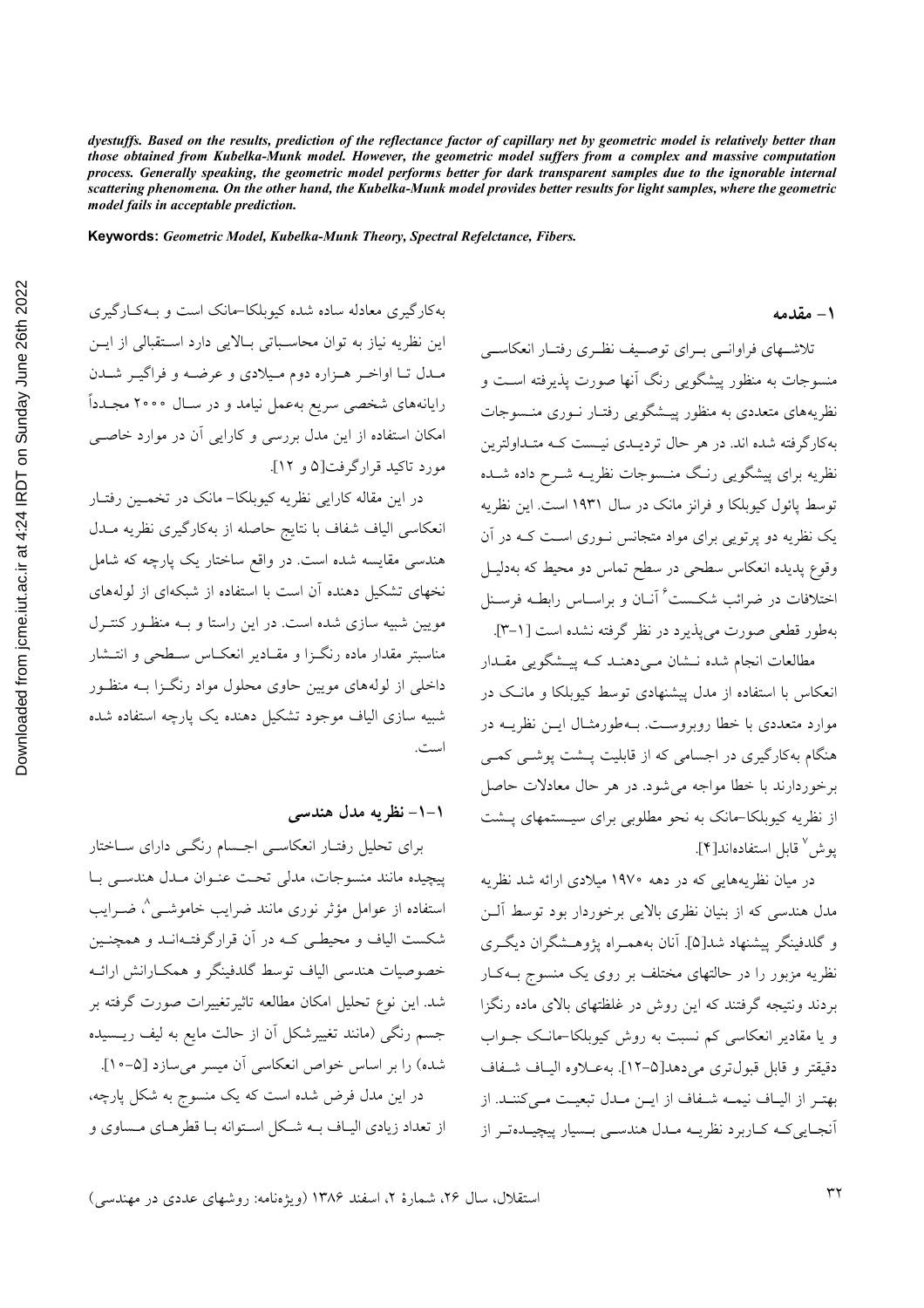

شکل ۱- برخورد نور با سطح جانبی یک لیف ایدهئال استوانهای و تغییرات صورت گرفته بر آن [۵]

دارای ساختاری ایزوتروپیک و رنگی تشکیل شده است بـه نحـوی که قطر این استوانهها درمقایسه با طول موج نور تابیده شده بزرگتــر است. این سیلندرها استوانههـایی مـوازی یکـدیگر بـوده و آنــان را میتوان به شکل یک دسته از میلههـا تـصور کـرد. پرتـو نـوری بـه شکل عمودی به سطح جانبی یکی از این سیلندرها برخورد میکنـد و اتفاقات رخ داده بر آن در شکل (۱) نشان داده شده است. مطابق شكل:  $i_0$ : پرتو تابیده شده است، زاویه نور تابیده شده به سطح است،  $\theta$ d: فاصله نقطه برخورد از عمود به صفردرجه است، s: نوری که در جهت رو به بالا حرکت میکند، t: نوری که در جهت رو به پایین حرکت میکند، lp: طول مسیر نوری کــه در درون لیـف قبــل از شکــست طــی مې شو د، شريب شكست ليف،  $n_1$ 

 $n_2$  شریب شکست محیط، نسبت ضرايب شكست و m=n<sub>1/</sub>n<sub>2</sub> و §: زوایای داخلی¦ند که جهت شکست، انعکاس را مشخص مىسازند.

در این مدل پرتوهای نوری موازی به سیلندر برخورد کـرده وبخشی از آن بر اساس قانون فرسـنل دچـار انعکـاس سـطحی میشود و بقیه با شکستی که بر روی آن رخ مـیدهــد بــه درون ليف وارد مي شود. در اين مدل محيط شفاف فرض شـده و لـذا نوری پراکنده نمی شود. از این رو نور وارد شده به درون لیف تا جایی که بهطور داخلی شکست بخورد و یا منعکس شود بهطور خطی به حرکت خود ادامه میدهد. بدیهی است که پرتو نوری در طي عبور از درون ليف مي تواند با پديده جـذب بـر اسـاس قانون بیر-لامبرت روبـرو شـود. نــوری کــه در داخــل شکــست می خورد به حرکت خود در درون لیف یعنی در محیطی کـه در معرض جذبهای بعدی است ادامه میدهد. نور شکست خــورده به حرکت خود در محیطی که لیف را دربرگرفته است ادامه داده که این نور تحت عنوان نور منتقل شده ارزیابی میشود.

طول عبور نور در درون ليف قبل از هرگونه انعكـاس و يـا شکست را می توان با توجه به اصول هندسی حاکم بر استوانه از معادلات (۱) و (۲) بهدست آورد:

$$
lp = 2r\sqrt{1 - \frac{d^2}{m^2}}
$$
 (1)

بهطوری که در این رابطه r شعاع لیـف و یـا شـعاع سـیلندرهای استوانهای است. چنانچه r=1 باشد:

$$
lp = 2 \cos \alpha \sqrt{1 - \frac{d^2}{m^2}}
$$
 (7)

مقدار نور منعکس شده در سطح لیف بهصورت دو نور پلاریــزه شده موازی <sub>PII</sub> و عمودی  $\rho_{\perp}$ تفکیک میشود که برای محاسبه آنها از معادلات (٣) و(۴) استفاده مي شود:

$$
\rho_{\text{II}} = \left[ \frac{n_1 \cos \theta_2 - n_1 \cos \theta_1}{n_1 \cos \theta_2 + n_2 \cos \theta_1} \right]^2 \tag{\text{(*)}}
$$

$$
\rho_{\perp} = \left[ \frac{n_1 \cos \theta_1 - n_1 \cos \theta_2}{n_1 \cos \theta_1 + n_2 \cos \theta_2} \right]^2 \tag{\text{(*)}}
$$

استقلال، سال ۲۶، شمارهٔ ۲، اسفند ۱۳۸۶ (ویژهنامه: روشهای عددی در مهندسی)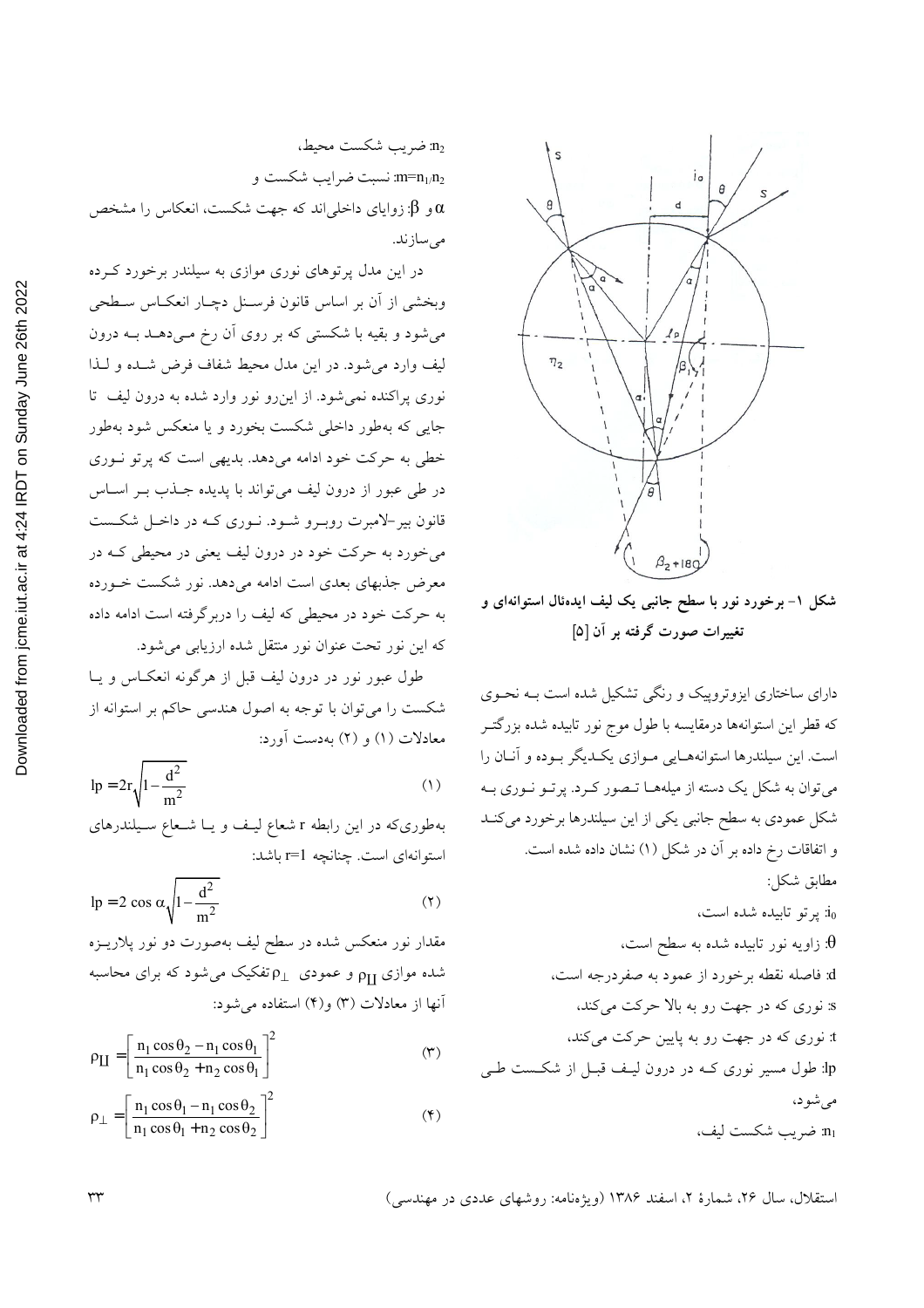واقع نور از بین برود در نظر گرفته می شـود. بخـشی از پرتـو اولیه که در جهت بالا منعکس می شود بهعنـوان نـور مـنعکس شده (s) شناخته می شود در حالی که قسمتی از پرتو که در جهت پایین حرکت می کند نور منتقل شده(t) شناخته می شود. بقيه نور كه جذب شده است را مى توان طبق معادلـه (٩) محاسبه كرد [۴]:

$$
A = \frac{(1-p)}{1-Tp}
$$
 (4)

k عبارت از نسبت نور حرکت کرده در جهت پایین بــه نــور در حرکت به سوی بالا یعنــی  $k = \left(\frac{t}{s}\right) 0$  اســت مقــدار  $k$  از معادلــه ( ۱۰) محاسبه میشود:

$$
k = \frac{t}{s} = \frac{p_{d=rcos45...r} + (1-p)^2 \sum_{n=1}^{\infty} Tp^{n-1} \cos \beta_n (-)}{p_{d=0...r\cos 45} + (1-p)^2 \sum_{n=1}^{\infty} T^n p^{n-1} \cos \beta_n (+)}
$$
\n(1°)

سپس با استفاده از فرایند تکرار، مقادیر A و k برای یکسری از مقادیر d در محدوده صفر تا قطر لیف(r) به نحـوی کــه تمـامی جهات تابش در محاسبات در نظر گرفته شود، بهدست می آینــد. آنگاه لازم است نتایج حاصله جمع زده شـده و متوسـطگیــری شود. در یک پارچه مدل در نظر گرفته شده برای ان را میتوان با اعمال اصلاحات<sub>ی</sub> به سادگ<sub>ی</sub> به دسته الیـاف مـوازی شــده نیــز تعمیم داد، الیاف به صورت موازی برای ایجـاد بردارهــای زوج همانگونه که در شکل(۲) نــشان داده شــده اســت بــه یکــدیگر ملحق می شوند. مجموع پرتوهای منتشر شـده بــه ســمت پــايين ( τ<sub>1</sub>) یک فرایند ازدیاد تدریجی دارد کـه مقـدار آن بـهصـورت یکسری چندجملهای همگراست. با استفاده از روش حـدگیری مقدار آن از معادله (١١) بهدست مي آيد:

$$
\tau_1 = \frac{k^2 (1 - A)^2}{(1 + k)^2 - (1 - A)^2} \tag{11}
$$

پرتوهای رو به بالا نیـز مـشابه پرتوهـای رو بـه پـایین محاسـبه می شوند که مقدار آن بصورت یکسری چند جملهای همگرایند. با استفاده از روش حدگیری مقدار ان در نهایت از معادلــه (۱۲) بهدست می آید:



" P4; VY4 W56 \*"s< M
> ; #32 :) "" RC (j) ("6 " G ) 3GÅ MD

$$
\rho = \frac{\rho_{\rm II} + \rho_{\perp}}{2} \tag{0}
$$

بر اساس قانون بیر-لامبرت، نور منتقل شــده پــس از طــی کــردن فاصله lp در درون ليف را بهصورت معادله (۶) مي توان نشان داد:

$$
T = \frac{\text{transmitted} - \text{light}}{\text{incident} - \text{light}} = 10^{-\text{cclp}} \tag{9}
$$

زاویه انعکاس( β) در شکل (۱) نـشان داده شـده اسـت. بـرای محاسبه  $\beta_1$  و بــهدنبــال أن  $\beta_1$  از معــادلات (۷) و (۸) اســتفاده می شود [۴، ۹ و ۱۰]:

$$
\beta_1 = 180 - 2 \left[ \arctan\left(\frac{d}{\sqrt{r^2 - d^2}}\right) - \arctan\left(\frac{\sqrt{r^2 - \frac{lp^2}{4}}}{\frac{lp}{2}}\right) \right] \tag{V}
$$

$$
\beta_{n} = \beta_{n-1} + \left[ 180 - 2 \arctan\left( \frac{\sqrt{r^{2} - \frac{lp^{2}}{4}}}{\frac{lp}{2}} \right) \right]
$$
 (A)

نور منعکس و منتقل شده توسط جسم را میتوان با یک فرایند تکرار بهدست آورد. محاسبات با نوری که بهطور عمـودی بـه ليف در d=0 برخورد مي كند أغاز مي شـود. تمـامي انتقالهـاي داخلی و شکستهای صورت گرفتـه بـر روی پرتـو نـوری، تـا هنگامی که به دلیل جذبهای مکرر مقدار آن نــاچیز شــود و در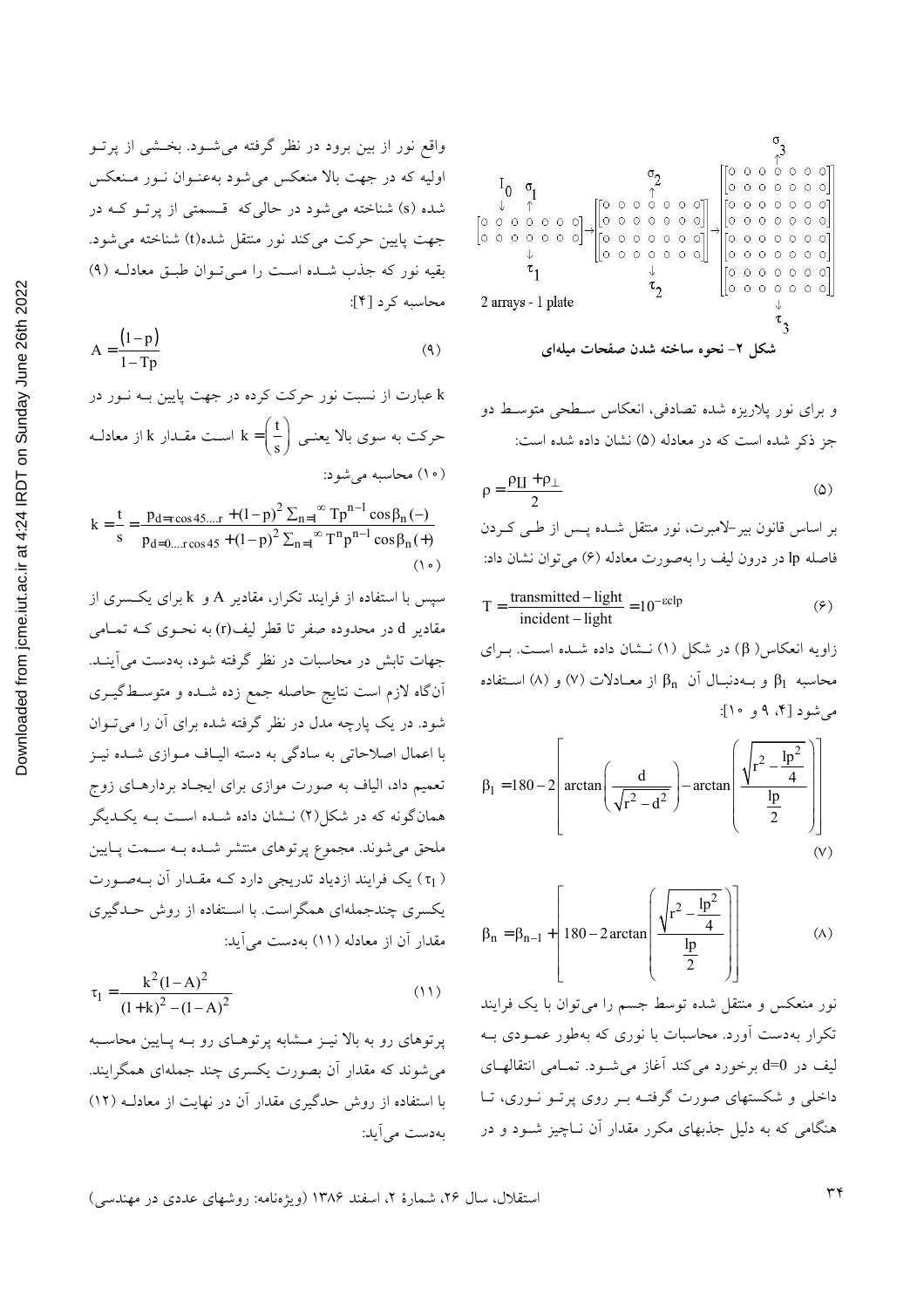



شکل ۳- بردارهای الیاف

$$
1-A_{1}
$$

 $\sigma_1 = \frac{1}{1+A} (1-\tau_1)$ عمل بعدی بر مبنــای دســتاورد صــفحات میلــهای <sup>۹</sup> ارائــه شــده توسط استوک است به نحوی که بردارهای زوج شده بـهعنـوان صفحاتی بـا مجمـوع انعکاسـی  $\sigma_1$  و مجمـوع انتقـالی  $\tau_1$  در نظرگرفته می شوند. شکل(۳) نحوه ساخته شدن صفحات میلهای را نشان میدهد. با توجه به مدل ذکرشده مجموع نوری ک در جهت روبه بالا حركت مي كند از معادله(١٣) بهدست مي آيد:  $(11)$  $\sigma_1 = \sigma_{n-1}(1 + \tau_{n-1})$ 

و مجموع نوري كه در جهت رو بــه پــايين حركــت مــيكنــد از معادله(۱۴) بهدست می آید:

$$
\tau_{n} = \frac{\tau_{n-1}^{2}}{1 - \sigma_{n-1}^{2}}
$$
 (1\*)

در این مدل در صورتی که الیاف به نحوی آرایش یابنــد و بــه اندازهای در نظرگرفته شوند که مقدار انتقال یعنی  $\sigma_{\rm n}$  آنها برابر صفر شود نور بالایی برابر مقدار انعکاس درنظرگرفته میشود.

#### ۲- تجربیات

 $(11)$ 

در این تحقیق ابتدا ساختار یک پارچه با استفاده از شبکهای از لوله مويين شبيه سازى شد. لولههاى مويين همانند الياف يا .<br>نخهای تشکیل دهنده پارچه، موازی و کاملاً چسبیده به یکدیگر و در دو جهت عرضی و ارتفاع روی هم قرار داده شدند. تعــداد لولهها در جهت ارتفاع به انـدازهاي انتخـاب شـد كـه مجموعـه

سله یک سیستم پشت پوش نوری را ایجاد کنــد. بــه منظــور ارزيابي قابليت پــشت پوشــي اليـاف شــبيه ســازي شــده مقــدار روشنایی مجموعه تهیه شده از لولههای مویین تهی در زیر منبـع روشنایی D<sub>65</sub> و مشاهده کننده استاندارد ۱۹۶۴ بر روی دو زمینه سفید و سیاه اندازهگیری شد. سپس قابلیت مخفی سازی مجموعه مذكور با استفاده از معادله (١۵) تعيين شد[١٣]:

Hiding Power=
$$
\frac{Y_b}{Y_w}
$$
 (10)

که در آن  $\rm Y_b$ و  $\rm Y_w$  به ترتیب روشنایی پارچه شبیه ســازی شــده بر روی زمینههای سیاه و سفیدند. از آنجا که کسب مقـدار ۱ پـا نزدیک به ۱ نشاندهنده پـشت پوشـی کامـل یـا مطلـوب اسـت مشاهده شد که با استفاده از ۱۱ لوله مویین مقدار پــشت پوشــی به حالت مطلوب رسیده به نحویکه بـا افـزایش تعـداد لایــههـا تغییری در مقـدار ضـریب مـذکور مـشاهده نـشد. شـکل (۴) تغییرات ضریب پشتµوشی با تغییر تعداد لولههای موئین مـورد استفاده را نشان میدهد. لذا با توجه بـه شـكل مـذكور، پارچـه شبیه سازی شده به شکل یک مکعب مستطیل از لولههای مویین با عرض ۹ و طول ۱۱ لوله مويين طراحي شد.

بـه منظـور تهيـه اليـاف شـفاف رنگـين از محلـول رنگزاهـاي کاتیونیکی استفاده شد و لولههای مویین توسط محلولهـایی از ایــن رنگزاها پر شدند. بدین ترتیب نمونههای مختلفی شـامل رنگزاهــای آبــی کاتیونیــک شـــماره ۴۱ و زرد کاتیونیــک شـــماره ۲۸ و قرمــز کاتیونیک شماره ۴۶ در غلظتهای مختلف تهیه شـد. سـپس مقـادیر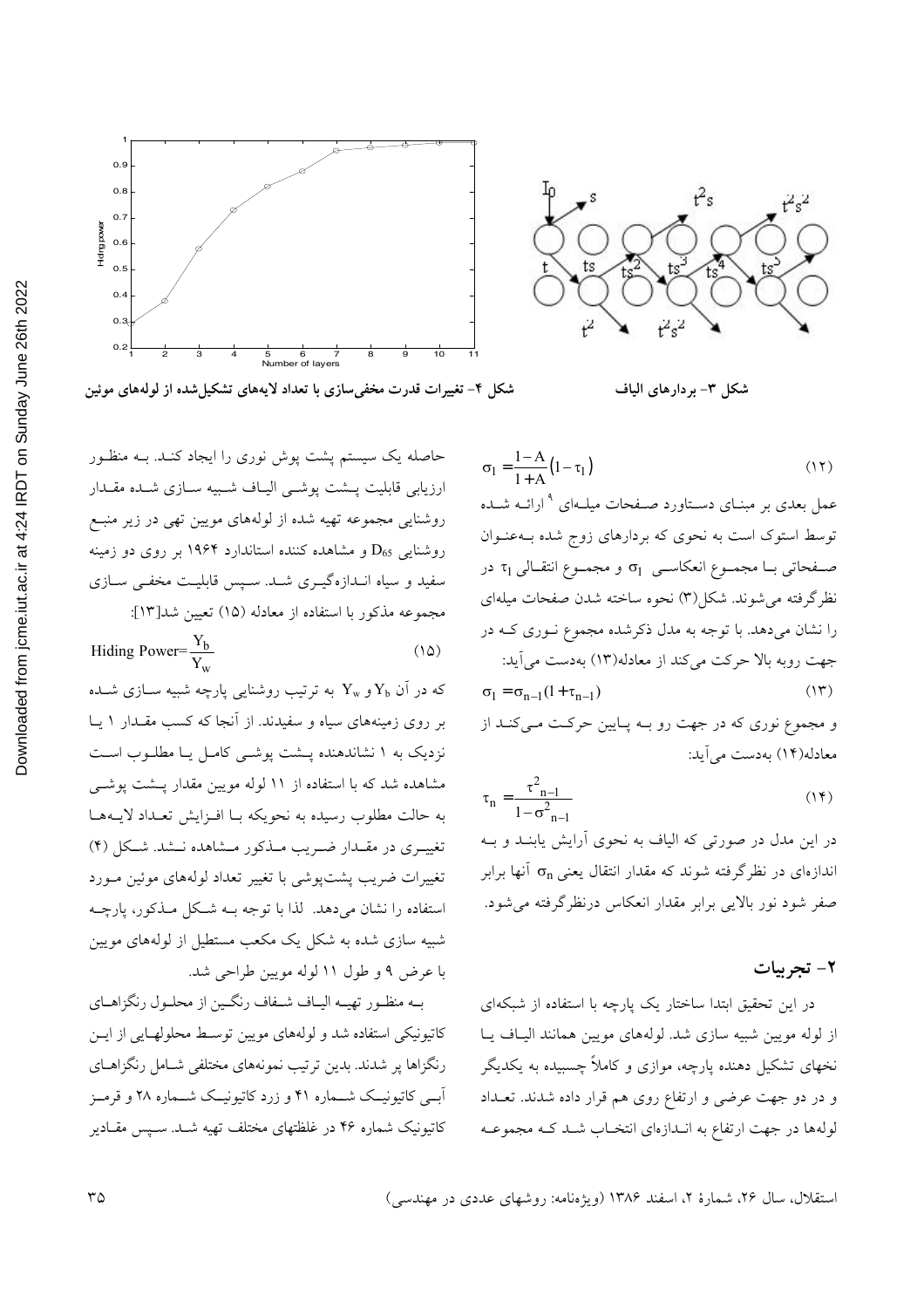انعکاسی پارچەهای شبیه سازی شده، توسط دستگاه اسـپکتروفتومتر انعکاسی ْ ْ ساخت شرکت دیتاکالر `` با قطر دیافراگم ۶/۶ میلـی متــر و هندسه اندازهگیری  $\frac{d}{8}$  در حد فاصل طول موجهای ۴۰۰ تــا ۷۰۰ .<br>نانومتر با فواصل ۲۰ نانومتر اندازهگیری شد. به منظور کــسب نتــایج مطمئن تر، اندازهگیری برای هر نمونه بهصورت سـه بـار در جهـت عمودي، سه بار در جهت افقي و شش بار در جهـات بـين ايــن دو صورت پذیرفت و میانگین آنان بهعنوان انعکـاس آن نمونــه در هــر طول موج در نظر گرفته شد. همچنین انعکاس یک مجموعه خـالی و یک مجموعه حاوی آب از لولههای مویین نیز انــدازهگیــری شــد. بهعلاوه برای اندازهگیری ضرایب جذب محلول مواد رنگـزای آبـی و قرمز و زرد از دستگاه اسپکتروفتومتر انتقال<sub>ی</sub>–انعکاس<sub>ی</sub> کــاری۳ <sup>۱۲</sup> ساخت شركت وارين<sup>۱۳</sup> استفاده شد.

۲-۱- تخمـین مقــدار انعکــاس بــا اســتفاده از نظریــه كبو بلكا-مانك

برای پیشگویی مقدار انعکاس با استفاده از نظریـه کیوبلکـا-.<br>مانک ابتدا مقدار انعکاس هر نمونه انــدازهگیــری شــد و ســپس مقدار ج $\frac{\mathbf{k}}{2}$  واحد اولیـههــا بــا اســتفاده از روش حــداقل مربعــات محاسبه شد [۱۴ و ۱۵]. لازم به ذکر است کـه  $\frac{k}{\pi}$  نمونـهای کـه فقط شامل آب بود بــهعنــوان  $\frac{k}{\rm c}$  زمینــه در نظــر گرفتــه شـــد. از مقادیر هم واحــد محاســبه شــده در پیــشگویی مقــدار انعکــاس نمونهها با استفاده از نظریه کیوبلکـا– مانـک بــرای الیــاف شــبیه سازی شده استفاده شد که نتایج ذیلاً مورد بحث قرارگرفتــهانــد. به منظـور ارزيـابي نظريــه مــذكور در تخمــين مقــدار انعكــاس نمونههاي شـفاف، ميـانگين مجـذور مربعـات اخـتلاف مقـادير انعکاس تخمین زده شده و واقعی (کـه عمومـا بــا RMS نـشان داده می شود) در طیف مرئی برای هر نمونه محاسبه شد.

# ۲–۲– پیشگویی مقادیر انعکاس طیفی با استفاده از نظریه مدل هندسی برای به کارگیری نظریه مدل هندسی لازم بود تا سه ویژگی

تعیین و به عنوان ورودی به برنامه معرفی شوند:

الف- شعاع لوله مويين كه در واقع همـان شـعاع ليـف بــود در

تکرار می شود). نهایتاً ارزیابی مدل با محاسبه مقدار خطای RMS صورت گرفت.

٣- نتايج و بحث

مختلف.

در شکل (۵) منحنی مقادیر انعکاسی اندازهگیـری شـده بـرای لولههای مویین خـالی و حـاوی آب نـشان داده شـده اسـت. همان طورکه انتظار میرود انعکاس اندازهگیری شده برای لولههای مویین خالی بیشتر از انعکاس اندازهگیری شده برای نمونه حـاوی آب است که به اثر فرسنل و در واقع اختلاف در نـسبت ضـرایب .<br>شکست در این دو حالت مربوط میشود. برای نمونه خـالی اگــر ضريب شكست شيشه ١/٥ فرض شود، نسبت ضرايب شكـست دو محیط (سطح تماس هوا–شیشه ) برابر ۱/۵ است در حـالی کـه برای نمونه حاوی آب به دلیل وجود حـداقل سـه سـطح تمـاس (هوا-شیشه-آب) این نسبت کمتر بوده و لذا انعکاس حاصله ک

Downloaded from jcme.iut.ac.ir at 4:24 IRDT on Sunday June 26th 2022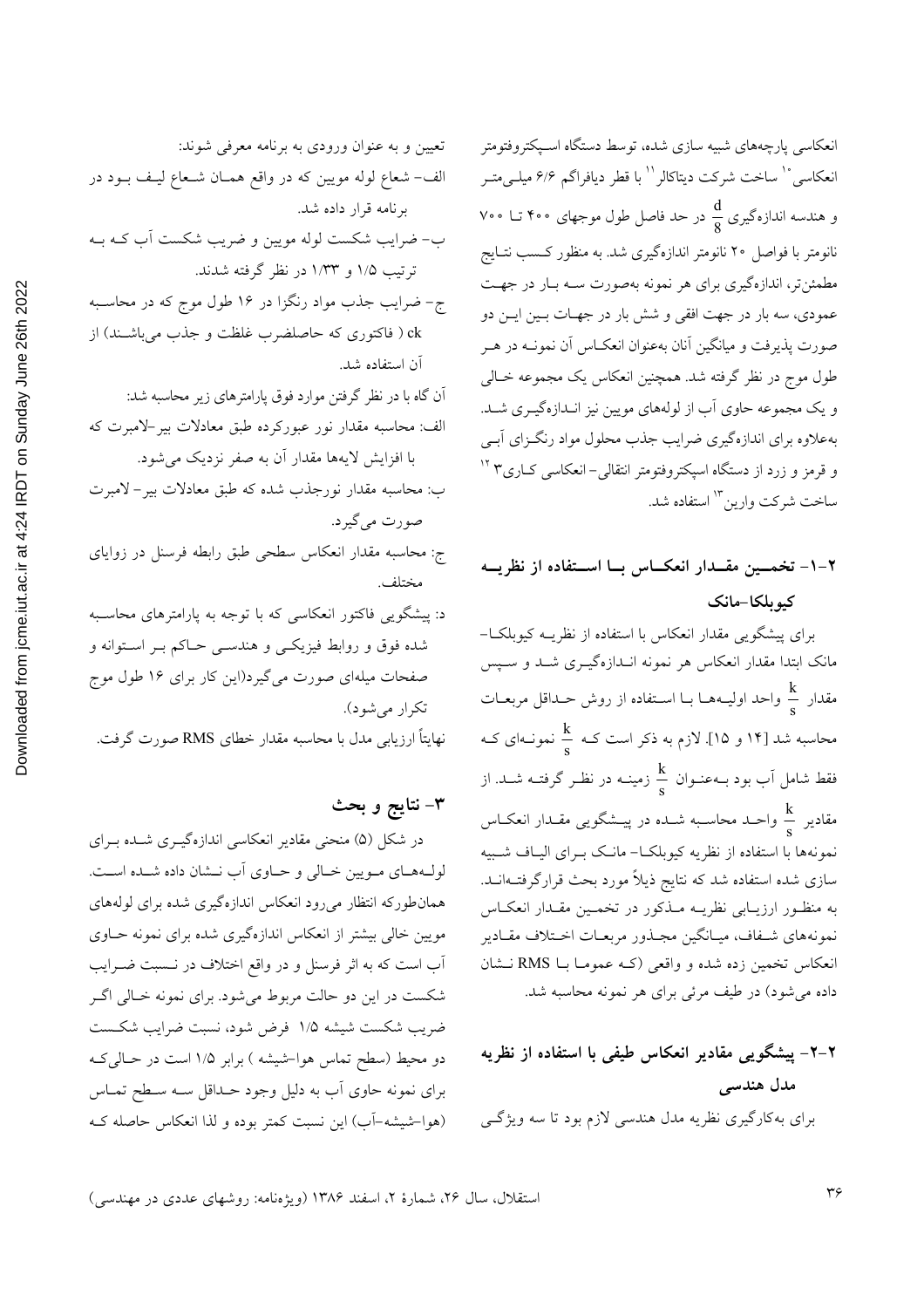| aded from jcme.iut.ac.ir at 4:24 IRDT on Sunday June 26th 2022 | RMS بین مقادیر انعکاس اندازهگیری شده و پیش بینی | مقادیر انعکاس اندازهگیری شده و پیش بینی         |
|----------------------------------------------------------------|-------------------------------------------------|-------------------------------------------------|
|                                                                | شده با روش کیوبلکا-مانک                         | شده توسط روش مدل هندسی                          |
|                                                                | 0/1790                                          | 0/190                                           |
|                                                                | 0/1111                                          | $\circ / \circ \wedge \circ \wedge$             |
|                                                                | 0/11VV                                          | $\circ/\circ \Delta \text{YY}$                  |
|                                                                | 0/11                                            | $0/0$ $\uparrow \uparrow \uparrow$              |
|                                                                | $0/0$ $6$ $0$                                   | $\circ / \circ \uparrow \uparrow \uparrow$      |
|                                                                | $\circ/11 \circ V$                              | 0/0194                                          |
|                                                                | 0/1100                                          | 0/0.0                                           |
|                                                                | 0/7701                                          | $\circ$ /۲۲۹۳                                   |
|                                                                | $\circ$ / $\check{r}$ $\circ$ $\circ$ $\circ$   | $\circ$ /۲ $\circ$ ۳۱                           |
|                                                                | 0/7                                             | $\circ/\Lambda$ ۴۰                              |
|                                                                | $\circ/1$ VV $\circ$                            | 0/177V                                          |
|                                                                | 0/4990                                          | $\circ$ / $\uparrow$ $\wedge$ $\vee$ $\uparrow$ |
|                                                                | $\circ$ /۴۵۸۷                                   | $0/7\Lambda$                                    |
|                                                                | $\circ$ /۳۴ $\circ$ ۶                           | 0/741                                           |
|                                                                | $0/7$ $(9)$                                     | 0/7770                                          |
|                                                                | 0/7190                                          | 0/1400                                          |
|                                                                | 0/1709                                          | $\circ/$ $\circ$ $\uparrow \uparrow$            |

جدول ۱– مقادیر RMS انعکاس طیفی برای مقادیر فاکتور انعکاسی اندازهگیری شده و پیشگویی شده توسط روش مدل هندسی و



روش کیوبلکا–مانک برای رنگزاهای آبی و قرمز و زرد.

محاسبه شد و مقدار خطای حاصله با تعیین مقدار RMS مورد ارزیابی قرار گرفت. جدول (۱) مقادیر خطای مذکور را برای دو نظریه ذکرشده در هنگام تخمین انعکاس نمونهها نشان میدهد. بهعلاوه، منحنيهاي انعكاس واقعبي و تخمـين زدهشـده توسـط مدلهای هندسی و کیوبلکا-مانک برای ۳ نمونـه تـصادفی در شکل (۶) نشان داده شده است. همان گونه که نتایج جدول (۱) نشان می دهد نظریه کیوبلکا- مانک بـرای اغلـب نمونـههـا بـا مقادیر خطای بزرگی روبروست که علت اصلی آن بـه اصـول فرض شده در این نظریه بر میگردد. مقادیر خطـای ذکـر شـده برای مدل کیوبلکا- مانک بـه نحـو فاحـشی بزرگتـر از خطـای معمول در بهکارگیری این نظریه در الیاف معمـول اسـت. علـت اصلي بروز چنين خطايي به طبيعت شفاف بودن الياف شبیهسازی شده بر می گردد. به دلیل عدم وجود انتـشار داخلـی،



RMS بين

غلظت

رنگزا

شکل ۵- مقادیر انعکاس طیفی لولههای موئین حاوی و فاقد آب

ناشي از انعكاسهاي سطحي مكرر است كمتر خواهد بود [٧]. مقادیر انعکاسی تخمین زده شده توسط دو روش مدل هندســی و کیوبلکا–مانک طبق اصول شرح داده شده در بخـشهای قبلـی

استقلال، سال ۲۶، شمارهٔ ۲، اسفند ۱۳۸۶ (ویژهنامه: روشهای عددی در مهندسی)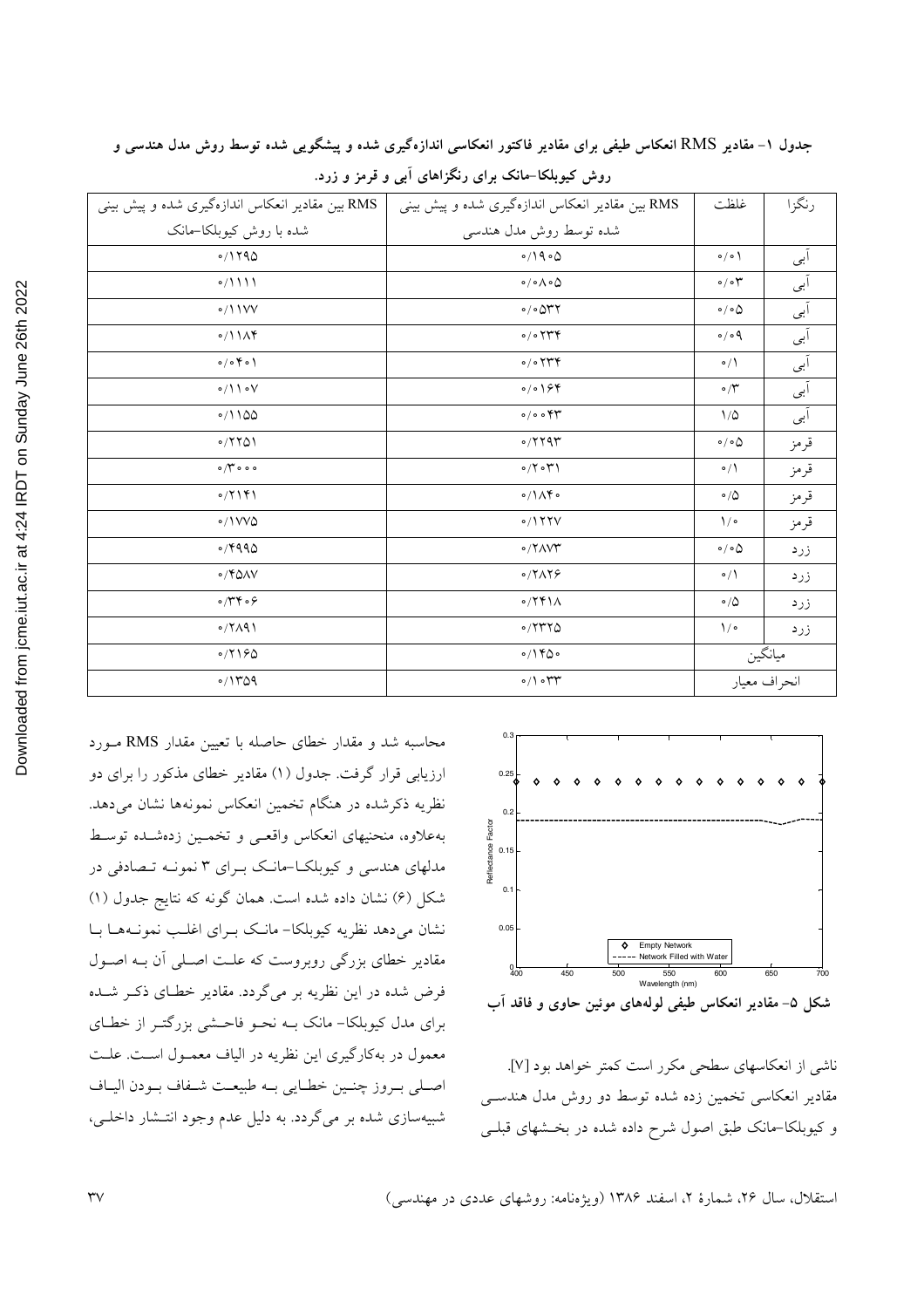

در هر حال دقت پیــشگویی نظریــه کیوبلکــا– مانــک بــرای نمونههای مختلف متفاوت است. دلیـل وقـوع چنـین نتیجـهای میتواند در نحوه انتخاب غلظتهـا در محاسـبه  $\frac{\mathrm{k}}{\mathrm{s}}$  واحـد باشــد. بـهعبـارت دیگــر در روش کیوبلکــا– مانــک پیــشگویی مقــدار انعکاس تحت تاثیر نحوه محاسبه  $\frac{\rm k}{\rm s}$  واحد است که همان گونه که ذکر شد بر پدیدهای بـودن ایــن نظریــه و تــاثیر کالیبراســیون دلالت دارد. در این تحقیق مقادیر  $\frac{\rm k}{{\rm s}}$  واحد اولیهها با استفاده از تغییرات غلظت هر اولیه به تنهایی و یا بهکارگیری روش حداقل مربعات بەدست آمد. مقادیر خطا در پیشگویی فـاکتور انعکاسـی توسـط نظریـه

آنچه که به عنوان انعکاس در این نمونهها اندازهگیری مـیشـود عمدتاً ناشی از بروز پدیده انعکاس سطحی است در حـالی کـه نظریه کیوبلکا- مانک اصولاً این پدیده را در نظر نمـی گیــرد. در واقع در صورتی که پدیدهای بودن ایــن مــدل در تعیــین مقــادیر اساسی اَن مانند  $\frac{k}{s}$  در نظر گرفته نمیشد مقادیر خطا از مقــادیر محاسبه شده نیز بیشتر میشدند. بدیهی است مقدار خطا بـرای چنین نمونههایی به طبیعت نمونه بستگی خواهد داشت. بهطـور مثال در نمونههـاي غلـيظ نـسبت مقـدار انعكـاس سـطحى بـه انعکاس اندازهگیری شده با نسبت آن در نمونهها رقیق متفاوت بـوده و ايــن نكتــه منجــر بــه كــسب مقــادير مختلــف خطــا در نمونههای روشن و تیره شده است.

600

Reflectance Factor

650

Kubelka-Mun<br>Geometric M

550<br>Iength (nm)

الف) نمونه قرمز

600

650

 $0.16$ 

 $0.1$ 

 $0.1$ 

 $\overline{0}$ .

 $0.08$ 

 $0.0$  $0.0$ 

 $0.02$ 

.<br>المسابق المسابقة المطاب

550<br>Wavelength (nm)

ج) نمونه آبي

و کیوبلکا-مانک برای سه نمونه تصادفی

600

650

500

450

450

Reflectance Factor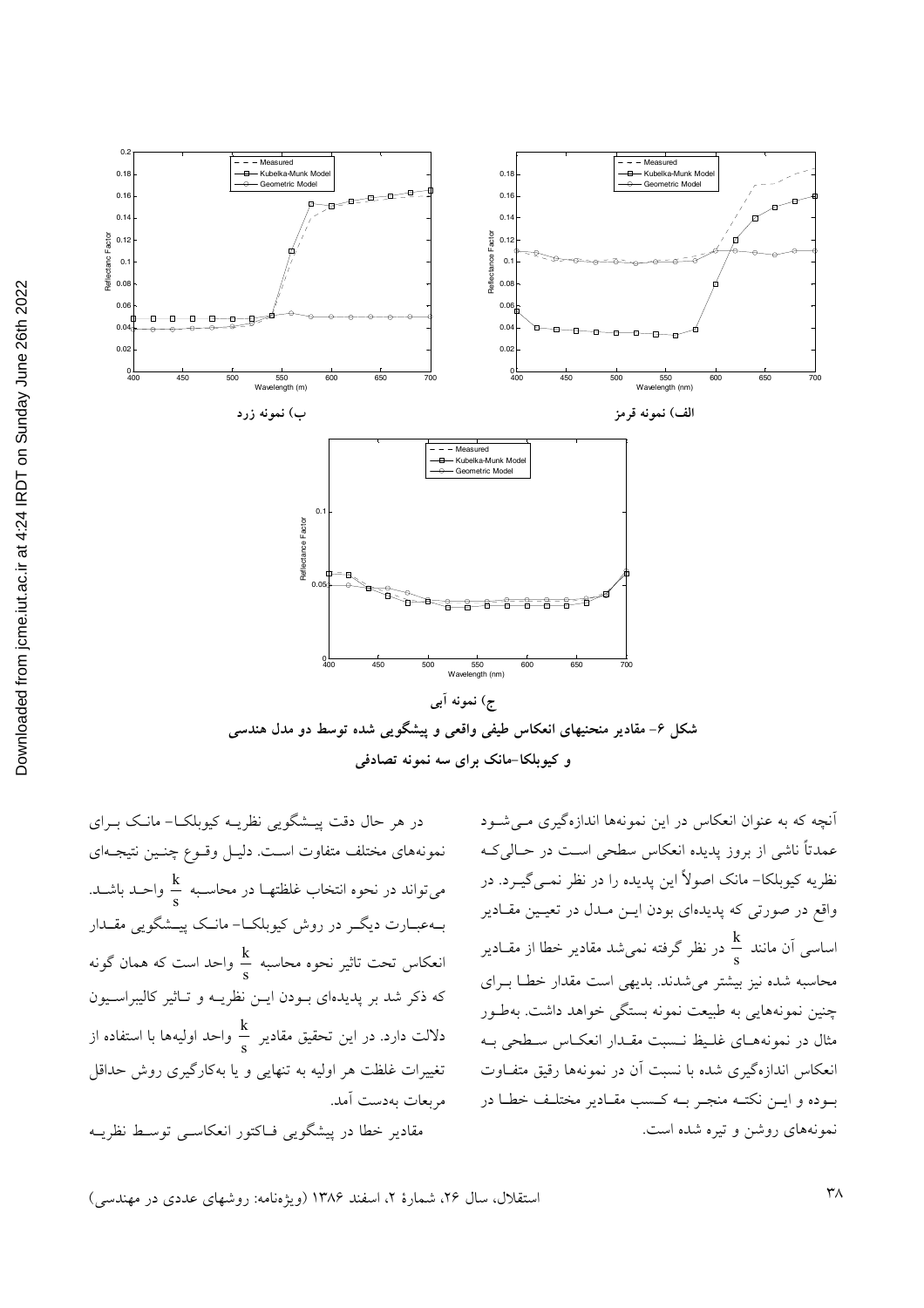مدل هندسی در جدول (۱) نشان داده شده است. همان طور که مشاهده می شود پیشگویی مدل در نمونههای تیرهتر و یا به عبارت ديگر در غلظتهاى بالاتر به نتايج واقعى نزديكتر است. متقابلاً مشکل مدل هندسی در پیشگویی مقادیر انعکاسبی بالا موجب شـده اسـت كـه ميـزان خطـا در پيـشگويي انعكـاس نمونههای روشن بزرگ باشد [۵].

واقعیت آن است که اساس نظریه کیوبلکا–مانک در پراکنــده بودن نور تابیده شده و دریافت شده است. طبیعی است که ایس فرضیه در الیاف در هنگامی که از اجسام منتـشر کننـده اسـتفاده شود تحقق می یابد در حالی که الیاف شبیهسازی شـده در ایـن تحقيق فاقد مواد كدر كننده بودند. نتايج منـدرج در جـدول (١) نشان دهنده عدم پیشگویی مناسب مقادیر انعکاسی شبکه شفاف تهيه شده از لولههاي مويين توسط نظريه كيوبلكا– مانكاند. بـه بیان دیگر در این نمونهها مقدار انعکـاس سـطحی بـسیار زیـاد است در حالی که مقدار انتشار واقعی نـور بـسیار کـم اسـت بـه نحوی که بهکارگیری نظریه کیوبلکا– مانــک در آنــان منجــر بــه کسب مقادیر RMS بزرگی شده است. متقابلا همان گونه که در جدول (۱) و شکل شماره (۶) مشاهده می شود مدل هندسی نیز در تخمین مقادیر انعکاس طیفی در طول موجهایی کـه نمونـه فاقد جذب است با مشکل روبروست که ایـن مـسئله در نتـایج گـزارش شــده در تحقیقــات قبلــی مــورد تاکیــد قــرار گرفتــه است [۵].

## ۴- نتیجهگیری کلی

در این مقاله با استفاده از شبکهای از لولـههـای مـوئین کـه حاوی محلول مواد رنگزا بودند رفتار یـک منـسوج فاقـد انتـشار شبیهسازی شد. آن گاه به منظور تخمین فـاکتور انعکاســی چنــین محیطی از نظریههای کیوبلکا- مانک و مدل هندسی استفاده شد.

نتايج محاسبه شده براى منحنيهاى انعكاسى با استفاده از نظريــه کیوبلکا– مانک نشان دهنده پیشگویی نـا مناسـب مقـادیر انعکـاس طیفی توسط نظریه کیوبلکا– مانک برای شـبکههــای تهیــه شــده از لولههای موئین یا در واقع الیـاف شـفاف اسـت. بـر اسـاس نتـایج حاصله مي توان كسب چنين نتايجي را در فرضيات غير واقعي مــدل مذکور دانست که در غیر واقعیتـرین فرضـیه از احتـساب انعکـاس سطحی در مرز تماس دو محیط صرف نظر کرده است.

متقابلاً مـشاهده شـد كـه پيـشگويى مقـادير انعكاسـي اليـاف شبیهسازی شده با استفاده از نظریه مدل هندسی منجر به جوابهای نسبتا مناسبتری می شود. از آنجایی که در الیاف شــبیهســازی شــده انعکاس سطحی سهم اصلی را در انعکاس اندازهگیری شـده دارد و مدل هندسی نیز بر اساس اندازهگیـری انعکـاسهـاس سـطحی استوار است لذا پیشگویی مقدار انعکاس الیاف شبیهسازی شده بـا این روش موفقتر بوده است. درهرحال استفاده از ایـن مـدل در نمونههای روشن که دارای انعکاس زیادنـد نیـز چنـدان مطلـوب نبوده و خطاي قابل توجهي ميان منحنيهاي انعكاس طيفي واقعبي و بازسازی شده برای این نمونهها وجود دارد.

1. Kubelka, P., and Munk, F., "Ein Berlarg Zur Optik

2. Allen, E. H., Optical Radiation Measurements, (F.

der Farbanstriche," Z. Tech. Phys., Vol. 12,

Grum and C.J. Bartleson Eds.), Vol. 2, Chapt. 7,

واژەنامە

مراجع

- 1. delustering agent
- 2. transparent media
- 3. geometric model
- 4. glass capillary tube
- 5. internal scattering

pp. 593-601, 1931.

- 6. refractive index
- 7. opaque
- 8. extinction coefficient
- 9. pile of plates
- 10. spectraflash 600 plus
	- Academic Press, New York, 1980.
	- 3. Nobbs, J.H., "Kubelka- Munk Theory and the Prediction of Reflectance," Rev. Prog. Col., Vol. 15, pp. 66-75, 1985.

11. Datacolor

12. Carry 3

13. Varian

4. Goldfinger, G., and Wiggs, H., "The Effect of